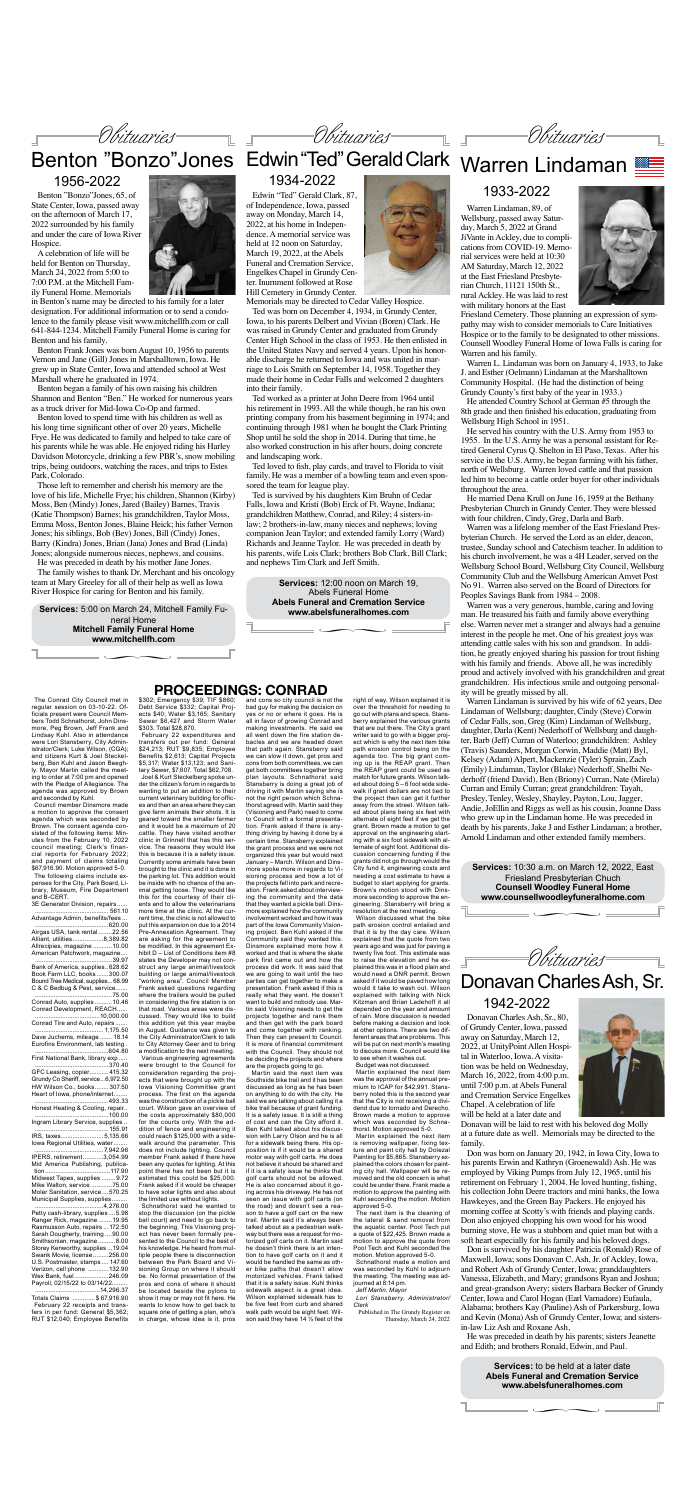## **PROCEEDINGS: BCLUW**

#### **MARCH 14, 2022**

The BCLUW Board of Education met in Regular Session on Monday, March 14, 2022 at 5:00 p.m. in the Media Center at the BCLUW Elementary School in Conrad. Answering Roll Call was Board President: Todd Pekarek, Board Vice President: Adam Probasco, Board Members: Brent Schipper, Alan Donaldson, and Stacey Stover. Also present was Superintendent: Ben Petty, Board Secretary/ Treasurer: Leah Woiwood, Middle School Principal: Dirk Borgman, Elementary Principal: Mitch Parker, Technology Director: Jason Freesman, and Teachers: Karen Hammers, Danielle Shadlow, Kim Geelhart, Curt Paugh, Sherry Petty, Kara Schnathorst, Chris Rhinehart, Jody Wiegand, Mekayla Reints, and a patron of the school district. Board Members: Brian Feldpausch and Mindy Ashton and High School Principal: Jackson Anderson were absent.

AGENDA: Motion by Probasco, second by Shipper to approve the agenda as presented. All ayes. Motion carried.

MINUTES: Motion by Schipper, second by Stover to approve the minutes of the February 21, 2022 board meeting. All ayes. Motion carried.

REVIEW OF MONTHLY FINAN-CIAL REPORTS AND APPROVAL OF ACCOUNTS PAYABLE: The financial reports were reviewed and expenses were looked at and compared to last year at this time. Motion by Stover, second by Donaldson to approve the financial reports and payment of invoices, including the additional bills, as presented. All ayes. Motion carried.

MIDDLE SCHOOL MATH CUR-RICULUM REPORT: Middle School Math teachers, Mrs. Rhinehart, Mrs. Reints, and Mr. Paugh gave the curriculum report. Mrs. Rhinehart, 6th grade math teacher, shared that they have taught Saxon math for years and it was time for a change. The Middle School is now using Illustrative Math or IM. Illustrative Math is made up of 8 units of study and there is no textbook. IM has many resources that are very helpful for the teachers and students. The resources with IM have made it possible to continue to teach math without books and during online learning at home. Mr. Morgan with IM developed videos of every lesson making it possible for the teachers to email links to students if they are absent. IM math also comes with manipulatives or hands on learning that helps with visuals of math problems. Mrs. Rhinehart is in her 4<sup>th</sup> year of teaching IM math and loves the program and is very excited for where it is going. Mrs Reints, 7<sup>th</sup> and 8<sup>th</sup> grade math teacher, shared that she also uses IM math and is working with Mrs. Runge at the High School to make sure they are on the same page with where 8<sup>th</sup> grade students should be at when entering High School. Mrs. Reints shared this is her first year using the Algebra 1 curriculum. Mrs. Reints explained that she starts with math minute work, moves on to a warm up math question, then does student tasks with the kids, and ends with cool down questions. Kids are expected to turn in homework and Mrs. Reints goes through it and hands it back. Mrs. Reints and the students revisit what areas need to be reviewed. Mr. Paugh, 5<sup>th</sup> grade math teacher, shared his presentation and informed us that he is using IM math. The class period is very similar to the other teachers where the students start with a math minute before moving onto the warm up and then students work on student tasks and cool down questions. Mr. Paugh shared that they also have supplemental math activities that go along with IM math. A few of them are IXL skill work, Skills worksheets, and AMATH test. AMATH test is given to the students three times a year to evaluate areas of strength and areas of need for the individual student. All the Middle School teachers are very happy and excited with how IM math is working in the classroom with the students.<br>R F V I F W

POSITIVE SHARING: Middle School Principal Dirk Borgman shared that parent-teacher conferences were held on March 1st and 3rd with 6th-8th grade teachers in the gym with parents to stop by which teachers they chose, while 5<sup>th</sup> grade teachers had scheduled conferences with their homeroom classroom students. Parent attendance was as follows: 86% for 5<sup>th</sup> grade, 62% for 6<sup>th</sup> grade, 50% for  $7<sup>th</sup>$  grade, and 43% for 8<sup>th</sup> grade. March Madness week was organized by Mrs. Shadlow including dress up days and a basketball tournament. The teacher inservice time was used for a Leader in Me booster and to plan a family night for families and their students. Mrs. Benson is working with the  $8<sup>th</sup>$  graders on high school scheduling and what the transition to high school will look like. 8<sup>th</sup> grade art students are working on making masks and learning about Mardi Gras with Ms. Shaw. 7<sup>th</sup> graders made a model of the distance between Earth and the moon with science teacher Mrs. Shadlow. Mrs. Geelhart and Mr. Paugh took the 5<sup>th</sup> grade students on a field trip to the capital with many parent chaperones going along. Dirk attached a google spreadsheet from parents and teachers on pros and cons of block scheduling. Elementary School Principal Mitch Parker shared that he is proud of the kindergarten class for sharing about habit 7 – sharpen the saw at the school leadership assembly. The Elementary and High School connected through buddy day at the high school, it was a great time for the kids. The Elementary hosted career week for the 3rd and 4th graders and had community members come in and share about their profession and what it takes to secure a similar job. Mr. Parker shared that they have over 70 students in new leader jobs for  $4<sup>th</sup>$  quarter in the leader in me program. This helps the students share about leadership skills and what they hope to learn in their leader job. The Elementary held conferences the last day of February and one of the first days of March with 98% of parents attending. Mr. Parker shared that the math teachers are working at each grade level to align the new Illustrative Math Curriculum with the state standards. The Elementary met their reading goal for the 3<sup>rd</sup> quarter and held a victory day with

**ELEMENTARY** SCHOOL FACILITY NEEDS: Mr. Parker gave the school board a tour of the elementary school facilities. The Elementary is in decent shape as they have been working on updating the exterior doors. While they still have some to update the ones that have been done look good. The front door has been equipped with a buzz in system to keep the staff and students safe and that is working well. The lockers in the hallways have been painted and that makes them look nice, some of them though do not lock or stay shut. Many of the floors have been updated from carpet to epoxy flooring and this looks very nice. Many of the classrooms have updated countertops and sinks. None of the classroom carpet has been replaced. Accordion walls in between some of the classrooms are not in the best of shape and do not do well with reducing noise between classrooms. Teachers are very happy with the exterior doors in their classrooms with the natural lighting, good security, and many exits. They have replaced some kids desks and tables and are in the process of replacing teacher desks. The bathrooms are in good

popcorn and a movie. They also had an assembly where Wildlife Encounters came and talked about different animals from around the world and brought animals for the kids to see. The Elementary has now increased their reading goal to 5,400 books total by the end of the year. Mr. Parker shared that teachers have been identifying grade level standards as teams.

> PERSONNEL: Motion by Schipper, second by Stover to approve the following: The resignation of David Lee head

> > able to get around to many classrooms and saw good things happening. He was also pleased to see young community members helping out with the spring play and being involved. Mr. Petty discussed setting up a meeting with the facilities committee to discuss the 5-year plan of facilities. This is tentatively being set for March 29th

shape and the sinks have been updated. Every classroom has been repainted in the last 5 years. The preschool playground could benefit from another piece of equipment. The back playground could also benefit from having the fence finished to connect to the back side of the school. The gym/lunchroom floor is starting to pull up and has bubbling in the floor. The lunch tables have held up well. Mr. Parker shared that they would like to have a projector and screen that drops down in the gym/lunchroom for when they have assemblies in the gym/lunchroom. The digital keypad on the outside door to the gym has been very helpful in letting people use the gym and not have to worry about patrons returning the key or losing it. Mr. Parker shared that they do not have much storage at the Elementary and could benefit in having more.

APPROVE CONTRACT FOR IVCCD & BCLUW FOR SUMMER COLLEGE CREDIT PROGRAM 2022: Mr. Petty shared that with this agreement students at the high school would have the option to take college classes through the summer to earn dual credits with the high school and IVCCD. Motion by Donaldson, second by Stover to sign the contract between IVCCD and BCLUW for summer college credit program for 2022 All ayes. Motion passes.

CONSIDERATION OF HIGH SCHOOL WINDOW REPALCE-MENT: Mr. Petty informed the board that there are still 12 windows left to replace at the high school. The quote is for 6 windows to be replaced. If we want to get windows replaced, we need to get the windows ordered soon as the lead time is long to get the material in. Motion by Donaldson, second by Schipper to accept the bid from Iowa Falls Glass, Inc. for the purchase and installation of 6 windows. All ayes. Motion passes.

girls' basketball coach effective the 2022-23 school year.

Offer a contract to Stephen Estes as Elementary Principal for the 2022-23 school year.

Offer a contract to Carrie Nesvik as the Elementary Guidance Counselor shared with GMG Elementary for the 2022-23 school year.

Offer a contract to Taryan Barrick-Wessels at the assistant girls' softball coach for the 2022 season. All ayes. Motion carried.

Motion by Stover, second by Schipper to approve the retention bonus for all full time in the classroom teachers. All ayes. Motion carried.

APPROVE THE 2022-2023 MAS-TER CONTRACT WITH CER-TIFIED STAFF AND AWARD CERTIFIED STAFF TEACHING/ COACHING CONTRACTS: Mr. Petty shared that we are recommending to increase the base salary by \$1,000 and increase current certified staff by \$1,200 with a 2.5% increase for extracurricular, coaching, and supplemental pay. Motion by Probasco, second by Stover to approve the 2022-2023 master

contract with above recommendations and award certified staff teaching/coaching contracts. All Ayes. Motion carried.

APPROVE THE 2022-2023 SUP-PORT STAFF/ADMINISTRATIVE SALARIES/CONTRACTS: Mr. Petty shared that we are recommending a 2.5% increase for all Administrators, Technology Director, and Building and Grounds Director. Recommend extension of superintendent rolling 3-year contract to extend through 2024-2025. 2.0% increase for Transportation Director. .50/hour increase for support staff. Part time Morning and Afternoon route bus drivers (that are just route bus drivers and not custodians too) 1.00/hour increase and .75/hour increase to van drivers. Paraeducators and Hot Lunch employees .50/hour increase and no position will pay less than \$11.00/

hr.

Date of Hearing: 04/11/2022 Location of Public Hearing: BCLUW High School Media Center Time of Hearing: 07:15 AM The Board of Directors will conduct a public hearing on the proposed 22/23 school budget at the above noted location and time. At the hearing, any resident or taxpayer may present objections to, or arguments in favor of, a

|                                                            |                         | Budget 2023 | Re-est. 2022   | Actual 2021 | Avg % 21-23 |
|------------------------------------------------------------|-------------------------|-------------|----------------|-------------|-------------|
| Taxes Levied on Property                                   | I                       | 3,149,876   | 3,051,449      | 3,005,789   | %2.4        |
| Utility Replacement Excise Tax                             | $\overline{2}$          | 82.636      | 84.881         | 118,194     | $% -16.4$   |
| <b>Income Surtaxes</b>                                     | $\overline{\mathbf{3}}$ | 274,095     | 296,152        | 306.246     | $% -5.4$    |
| Tuition\Transportation Received                            | 4                       | 575,000     | 550,000        | 598,609     |             |
| Earnings on Investments                                    | 5                       | 19,800      | 14,575         | 31,615      |             |
| Nutrition Program Sales                                    | 6                       | 45,000      | 40,000         | 49,107      |             |
| Student Activities and Sales                               | 7                       | 180,000     | 170,000        | 169,411     |             |
| Other Revenues from Local Sources                          | $\overline{\mathbf{8}}$ | 198,675     | 103,285        | 196,090     |             |
| Revenue from Intermediary Sources                          | 9                       | $\theta$    | 0              |             |             |
| State Foundation Aid                                       | 10                      | 2,950,500   | 2,846,339      | 2,989,856   |             |
| <b>Instructional Support State Aid</b>                     | 11                      | 8.747       | 0              | O.          |             |
| Other State Sources                                        | $\overline{12}$         | 720,500     | 795,000        | 679,045     |             |
| Commercial & Industrial State Replacement                  | $\overline{13}$         | $\theta$    | 40.212         | 38,314      |             |
| Title 1 Grants                                             | 14                      | 72,000      | 71.024         | 64,014      |             |
| <b>IDEA</b> and Other Federal Sources                      | 15                      | 570,000     | 922,000        | 714,869     |             |
| <b>Total Revenues</b>                                      | 16                      | 8,846,829   | 8,984,917      | 8,961.159   |             |
| General Long-Term Debt Proceeds                            | $\overline{17}$         | $\theta$    | 0              | ß           |             |
| Transfers In                                               | 18                      | 156,204     | 160,821        | 178,566     |             |
| Proceeds of Fixed Asset Dispositions                       | $\overline{19}$         | $\bf{0}$    | 9,900          | 130,310     |             |
| Special Items/Upward Adjustments                           | 20                      | $\Omega$    | 0              | 2,758       |             |
| Total Revenues & Other Sources                             | $\overline{21}$         | 9,003,033   | 9,155,638      | 9,272,793   |             |
| Beginning Fund Balance                                     | $\overline{22}$         | 5,509,168   | 5,354,454      | 4,673,127   |             |
| <b>Total Resources</b>                                     | 23                      | 14,512,201  | 14,510,092     | 13,945,920  |             |
| *Instruction                                               | $\overline{24}$         | 4,994,000   | 4,862,450      | 4,666,083   | %3.5        |
| <b>Student Support Services</b>                            | $\overline{25}$         | 190,000     | 190,000        | 181,942     |             |
| <b>Instructional Staff Support Services</b>                | $\overline{26}$         | 225,000     | 214,400        | 212,070     |             |
| General Administration                                     | $\overline{27}$         | 235,500     | 236,000        | 230,483     |             |
| School Administration                                      | 28                      | 509,500     | 504,328        | 499,061     |             |
| Business & Central Administration                          | 29                      | 134,500     | 140,900        | 138,897     |             |
| Plant Operation and Maintenance                            | $\overline{30}$         | 1,044,000   | 1,057,087      | 976,775     |             |
| Student Transportation                                     | $\overline{31}$         | 585,000     | 576,250        | 515,225     |             |
| *Total Support Services (lines 25-31)                      | 31A                     | 2,923,500   | 2,918,965      | 2,754,453   | %3.0        |
| *Noninstructional Programs                                 | $\overline{32}$         | 367,500     | 362,500        | 359,484     | %1.1        |
| Facilities Acquisition and Construction                    | $\overline{33}$         | 515,000     | 305,000        | 236,788     |             |
| Debt Service (Principal, interest, fiscal charges)         | $\overline{34}$         | 152,804     | 151,921        | 152,154     |             |
| AEA Support - Direct to AEA                                | $\overline{35}$         | 265,380     | 244,267        | 243,938     |             |
| *Total Other Expenditures (lines 33-35)                    | 35A                     | 933,184     | 701,188        | 632,880     | % 21.4      |
| <b>Total Expenditures</b>                                  | $\overline{36}$         | 9,218,184   | 8,845,103      | 8,412,900   |             |
| <b>Transfers Out</b>                                       | $\overline{37}$         | 156,204     | 155,821        | 178,566     |             |
| Other Uses                                                 | 38                      | ŋ           | $\Omega$       | $\Omega$    |             |
| Total Expenditures, Transfers Out & Other Uses             | 39                      | 9,374,388   | 9,000,924      | 8,591,466   |             |
| <b>Ending Fund Balance</b>                                 | 40                      | 5,137,813   | 5,509,168      | 5,354,454   |             |
| <b>Total Requirements</b>                                  | $\overline{41}$         | 14,512,201  | 14,510,092     | 13,945,920  |             |
| Proposed Property Tax Rate (per \$1,000 taxable valuation) |                         | 10.15372    |                |             |             |
|                                                            |                         |             | $\overline{a}$ |             |             |

Custodian employees .50/hour increase and no position will pay less than \$13.00/hr. Motion by Stover, second by Schipper to approve the 2022-2023 Support Staff/Administrative Salaries/Contracts as recommended above. All Ayes. Motion Carried.

APPROVE 2022 SUMMER REC BUDGET: Motion by Donaldson, second by Stover to approve the 2022 Summer Rec Budget and Personnel submitted by Lynn Silver. All Ayes. Motion Carried. APPROVE 2022-2023 SCHOOL FEES: Motion by Stover, second by Probasco to approve the 2022- 2023 School Fees as follows: K-4: \$90.00 5-8: \$120.00  $9-12: $150.00$ Band Fee: \$40

College Fee: \$60 per college class Student Lunch: \$3.05 Student Breakfast: \$1.95

Adult Lunch: \$4.20 Adult breakfast: \$2.20 Milk: .50/carton for extra milk All ayes. Motion Carried.

BUDGET GUARANTEE RESO-LUTION: Motion by Schipper, second by Donaldson to approve the following resolution: Resolved, that the Board of Directors BCLUW CSD, will levy property tax for fiscal year 2022-2023 for the regular program budget adjustment as allowed under section 257.14 Code of Iowa. All Ayes. Motion Carried. APPROVE 2022-2023 BCLUW TENTATIVE BUDGET AND SET BUDGET HEARING DATE & TIME: Motion by Probasco, second by Schipper to authorize the Board Secretary to publish the 2022-2023 budget estimate of \$14,512,201 for all funds, with \$3,149,876 to be raised via property taxation, with a total tax levy of approximately 10.15372 per \$1000, and to hold a public hearing at the Media Center in Conrad at the High School on April 11, 2022 at 7:15 a.m. regarding the budget, as required by law.

All Ayes. Motion Carried. CONSIDERATION OF E-RATE TECHNOLOGY PROPOSAL: Jason Freesman, BCLUW District Technology Director, gave the board an overview of the E-rate technology proposal to increase the internet service with Heart of Iowa to 1Gbps from 750MB and also discussed adding more cabling, switches, drops, and doing a cloud upgrade. This would allow for more internet access outdoors to cover football fields, the track, and playground areas, also allowing students to sit outside the building outside of school hours to complete homework. There is a need for more access points where internet is slower. The current access points are halfway through their life expectancy which is 12 years and we have had them for about 6 years. The cabling is needed to allow more data to pass through. Motion by Schipper, second by Donaldson to pass e-rate proposal by upgrading internet to Category 1 bid from Heart of Iowa to 1Gbps, AERCOR Cloud upgrade, up to 5 new switches, and cabling as needed with a max spent on total Category 2 project of \$45,000. All Ayes.

Motion Carried. DISCUSSIONS/REPORTS Mr. Petty discussed that he was

@ 4:30 p.m.

NEXT MEETING: The next regular meeting of the board will be held at  $7:00$  a.m. on March 14, 2022 at the High School Media Center in Conrad.

ADJOURNMENT: Meeting was adjourned at 8:06 p.m.

T*odd Pekarek, President Leah Woiwood, Secretary/Treasurer Date*

Published in The Grundy Register on Thursday, March 24, 2022

# NOTICE OF PUBLIC HEARING<br>Proposed BCLUW School Budget Summ<br>Fiscal Year 2022 - 2023

Published in The Grundy Register on Thursday, March 24, 2022



# Pauline Mae Arends

∏ **www.abelsfuneralhomes.com Services:** 10:30 a.m. on March 25, 2022, Colfax Center Presbyterian **Abels Funeral Home**



Pauline Mae Arends, 88, of Grundy Center, Iowa, passed away on March 19, 2022, at Creekside Living in Grundy Center. Visitation will be held from 12:30 p.m. until time of funeral service at 1:30 p.m. on Friday, March 25, 2022, at the Colfax Center Presbyterian Church in Rural Holland. Burial will follow at the church cemetery. Memorials may be

directed to the family. Online condolences may be made by visiting www.abelsfuneralhomes.com

Pauline was born on July 9, 1933, in rural Grundy County, Iowa to her parents Sicko and Ella (Hippen) Luchtenburg. She was raised in Grundy County and graduated from Grundy Center High School. Later in life she went to Hawkeye Community College and earned her Nursing Assistant Degree.

Pauline was united in marriage to the love of her life Virgil Lee Arends on October 30, 1951, at the Colfax Center Presbyterian Church. They made their home on their farm in rural Parkersburg for 50 years and welcomed five children into their family. They later moved to Grundy Center.

Pauline began work at the Farm Bureau as a secretary. She then worked at Grundy County Memorial Hospital as a Nursing Assistant on the OB floor. Later in life, after receiving her certification from Hawkeye Community College, she worked at the Long-Term Care Unit of the hospital. Lee and Pauline were also the owners of the Fern Dairy and Cheese Store. She then worked as a salesperson for Gourmet Express. She was a proud mother and helped Lee on their farm.

Pauline was a long-time member of Colfax Center Presbyterian Church, where she served the church as a Church Youth Group Leader, taught Catechism classes and was a part of the ladies serving group. She loved fishing at Judd's Resort, sewing, gardening, and playing cards. However, her true joy in life came from spending time with her family, especially her grandchildren.

Pauline is survived by her children Patti (Mike) Norris of Grundy Center, IA, Sheryl (Leon) Johnson of Parkersburg, IA, Joel (Jeanne) Arends of Clear Lake, IA, Jane (Brian) Schissel of Olathe, KS and Cinda Pankratz (Jason Winters) of Clear Lake, IA; 15 grandchildren, 25 great-grandchildren and many nieces and nephews. She was preceded in death by her parents; husband Virgil; grandson Cory Norris; sister Lillian Flater; brothers Frank and Don Luchtenburg; and son-in-law Tom Morris.

1933-2022

**Services:** Later this spring in Waverly, IA **Wiley Funeral Home https://www.wileyfuneralhome.com/**

 $\sim$ 



Dale Leon Saathoff, 84, of Granbury, passed away peacefully Thursday morning, March 3, 2022. Dale was born August 6, 1937, to Carl and Louise Saathoff in Hastings, Nebraska. The family moved to a farm near Waverly, Iowa, where Dale attended Waverly High School (Class of '55) and met his future wife, Dixie Lee Stufflebeam.

They were married on February 21st, 1959, and had three sons; David, Randal, and Brian. Dale graduated from the University of Iowa with a Mechanical Engineering degree. He applied his education and skills to working at John Deere in Cedar Falls, Iowa, and had a farming and construction business that expanded from Iowa to Oklahoma and Texas. A comment received from Dale's nephew Kevin Stufflebeam, described him perfectly:



"Dale wasn't afraid of hard work. The world needs more people like him. Smart guy."

When Dale was off the clock, he enjoyed woodworking and Pheasant Hunting. A true craftsman with an eagle eye.

Dale is survived by his sons; David and wife Connie, Randal and wife Kristanya, and Brian and wife JoAnn; his grandchildren, Kiersten, Trevor, Korinna, Erik, Carrington, and Gregory; two great-grandchildren, Rylan and Gracelynn-Dixie; and his sister, Connie and husband Arlin Bierman and many nephews and nieces.

In addition to his parents, Dale was preceded in death by his wife, Dixie Lee, his brother Ralph Saathoff, and his second wife, Betty Rhoades.

A special thank you goes to Trisha Beverly for being by his side for the past year.

Dale was a member of the First Baptist Church in Cedar Falls, Iowa and the Stonewater Church, Granbury, Texas.

Remembrance services to celebrate Dale's life shall be held in his hometown of Waverly, Iowa later this Spring.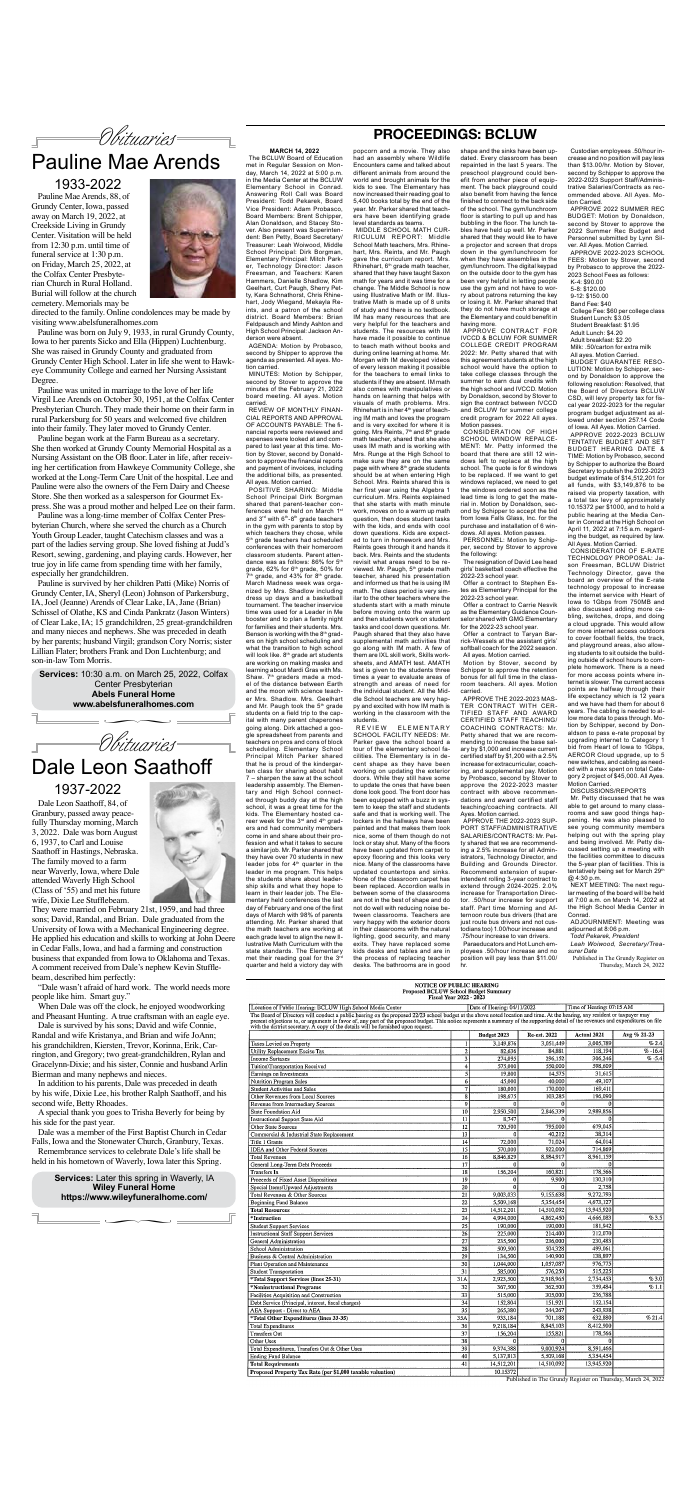**PROBATE**

**THE IOWA DISTRICT COURT GRUNDY COUNTY NOTICE OF PROBATE OF WILL, OF APPOINTMENT OF EXECUTOR, AND NOTICE TO** 

#### **CREDITORS CASE NO. ESPR102601 IN THE MATTER OF THE ESTATE OF MARJORIE ROCKENBACH, DECEASED**

To All Persons Interested in the Estate of Marjorie Rockenbach, Deceased, who died on or about November 27, 2021:

You are hereby notified that on February 22, 2022, the last will and testament of Marjorie Rockenbach, deceased, bearing date of January 6, 2016, was admitted to probate in the above-named court and that Pamela Sue Flock was appointed executor of the estate. Any action to set aside the will must be brought in the district court of said county within the later to occur of four months from the date of the second publication of this notice or one month from the date of mailing of this notice to all heirs of the decedent and devisees under the will whose identities are reasonably ascertainable, or thereafter be forever barred.

Notice is further given that all persons indebted to the estate are requested to make immediate payment to the undersigned, and creditors having claims against the estate shall file them with the clerk of the above named district court, as provided by law, duly authenticated, for allowance, and unless so filed by the later to occur of four months from the date of the second publication of this notice or one month from the date of mailing of this notice (unless otherwise allowed or paid) a claim is thereafter forever barred.

Dated March 14, 2022.

*Pamela Sue Flock* 2805 Siral Rd. NW Ramsey, Indiana 47166 Executor of Estate *Maria L. Hartman* ICIS#: AT0010467 Attorney for Executors Sweet & Hartman, PLC 305 Main St.

PO Box B

Reinbeck, Iowa 50669 Date of second publication: March 24, 2022

> Published in The Grundy Register on Thursday, March 17 and March 24, 2022

**THE IOWA DISTRICT COURT FOR GRUNDY COUNTY NOTICE OF APPOINTMENT OF ADMINISTRATOR AND NOTICE** 

**TO CREDITORS CASE NO. ESPR102537 IN THE MATTER OF THE ESTATE OF REX J. BARTO,** 

**DECEASED** To All Persons Interested in the Estate of Rex J. Barto, Deceased, who died on or about May 6, 2021: You are hereby· notified that on March 2, 2022, the undersigned was appointed administrator of the estate.

Notice is hereby given that all persons indebted to the estate are requested to make immediate payment to the undersigned, and creditors having claims against the estate shall file them with the clerk of the above named district court, as provided by law, duly authenticated, for allowance, and unless so filed by the later to occur four months from the date of the second publication of this notice or one month from the date of the mailing of this notice (unless otherwise allowed or paid) a claim is thereafter forever barred. Dated on March 7, 2022.

*Bobbi Billings, Administrator of the Estate 805 North Main Street Ida Grove, IA 51445* Philip L Garland, ICIS#: ATOO0l 786 Attorney for the Administrator Garland & Rodriguez Attorneys at Law 200 State Street PO Box 134 Gamer, IA 50438 Date of second publication: March 24, 2022 Published in The Grundy Register on Thursday, March 17, and March 24, 2022

## **TRUST NOTICE**

### **IN THE MATTER OF THE TRUST:**

#### **THE MERL F. STEWART REVOCABLE TRUST DATED SEPTEMBER 13, 2007**

To all persons regarding Merl F. Stewart, deceased, who died on or about February 20, 2022. You are hereby notified that Gina Sabella is the trustee of The Merl F. Stewart Revocable Trust dated September 13, 2007. Any action to contest the validity of the trust must be brought in the District Court of Grundy County, Iowa, within the later to occur of four (4) months from the date of second publication of this notice or thirty (30) days from the date of mailing this notice to all heirs of the decedent settlor and the spouse of the decedent settlor whose identities are reasonably ascertainable. Any suit not filed within this period shall be forever barred.

Eurofins Environment Testing,<br>Testing, S558.60 Testing .............................\$558.60 U S Cellular, Cellphone Service....

> Notice is further given that any person or entity possessing a claim against the trust must mail proof of the claim to the trustee at the address listed below via certified mail, return receipt requested, by the later to occur of four (4) months from the second publication of this notice or thirty (30) days from the date of mailing this notice if required or the claim shall be forever barred unless paid or otherwise satisfied. Dated on March 9, 2022.

General, \$16,771.89; Visioning, \$4,800.00; RUT, \$3,914.68; Special, \$1,147.16; TIF, \$0.00; Debt, \$0.00; Capital Projects, \$2,496.74; Library, \$4,645.54; Water, \$9,924.55; Sewer, \$6,056.81; and Garbage, \$59.33.

> Gina Sabella, Trustee The Merl F. Stewart Revocable Trust Dated

September 13, 2007 2550 State Road 580, Lot 1004

Clearwater, FL 33761 Maria L. Hartman, #AT0010467,

Attorney for Trustee

Sweet & Hartman, PLC

PO Box B

305 Main Street Reinbeck, Iowa 50669

Date of second publication: March

24, 2022

Published in The Grundy Register on Thursday, March 17 and March 24, 2022

## **PROCEEDINGS: WELLSBURG**

The Wellsburg City Council met in regular session March 7, 2022 with Mayor Minteer presiding and Council Members Duncan, Kennedy (joined the meeting at 7:20), Van Heiden and Eiten present. Absent: Eilderts

> ing. Van Heiden seconded the motion. All ayes, carried Wendy Lage, City Clerk

Van Heiden moved to approve the minutes of the February regular meeting. Eiten seconded the motion. All ayes, carried.

Eiten moved to approve the Treasurer's Report for February. Duncan seconded the motion. All ayes, carried.

Van Heiden moved to approve the following bills for payment. Eiten seconded the motion. All ayes, carried.

### **Paid by Resolution**

Alliant Energy, Gas & Electric.

.......\$5,853.47 EFTPS, Fed/FICA Taxes .....

......................................\$3,318.93 IPERS, IPERS................ \$1,907.51 John Deere Financial, Hand Warmers ............................\$34.50 Nutrien Ag Solutions, Gasohol & Diesel...............................\$352.61 TC LLC, Internet................ \$107.00 Visa - Public Works, Pool School, Cabinets, Supplies .......\$1,008.52 Visa - City Hall, Cabinet....\$419.43 Windstream, Public Works Phone. ...........................................\$98.89 Windstream , Phone Service.........

.........................................\$155.30 Payroll Checks..............\$10,112.09 **Approved by Council** Unifirst Corporation, Rugs & Mops

......................................... \$121.30 Andy's Auto Parts, Connectors ..... ...........................................\$20.28 Office Of Auditor Of , Periodic Exam Fee .....................\$1,500.00 Blythe Sanitation, Dumpsters........ ...........................................\$45.00 Central Iowa Distributing, Paper Roll Towels ........................\$83.50 Iowa Regional Utilities Association, February Water Usage......... ......................................\$5,232.24 Copy Systems Inc., Copier Repair ......................................... \$207.90 Fehr Graham, Contract - Sewer Project ..........................\$1,800.00 Grundy Center Ambulance, Supplies .................................\$481.23 Grundy Co. Memorial Hospital, Medical Kit Refill................\$91.20 Grundy Register, Public Hearing Notice & Minutes .............\$212.45

IAMU, Dues.......................\$675.00 INRCOG, Grant Administration..... .........................................\$960.03

Iowa Radiant, Ups Charges\$65.85 Manly Drug Store, Supplies...... .........................................\$124.99

PCC, Ambulance Billing ... \$291.19 Storey Kenworthy, Office Supplies ..........................................\$110.12

TC LLC, Internet Fire Department. ......................................... \$107.00

.........................................\$109.05 USA Blue Book, Testing Supplies .

........................................... \$46.11 Interstate Batteries, Battery Sup-

ply ....................................\$410.30 Future Line Truck Sales, Wiring Kit.................................. \$1,132.88 **Approved By Library Board** The Book Farm , Books ....\$395.45 Card Services, Books, Dvd, Supplies, Wow .......................\$360.61 Follett Software Co, License Renewal ............................ \$1,087.86 The Hometowner, Advertising....... ...........................................\$50.00 Ingram Library Services, Books.... .........................................\$728.77 Iowa Radiant, Ballast..........\$44.50 Security Equipment Inc., Alarm Inspection ........................ \$1,047.58 Windstream, Phone Internet Service ..................................\$163.68 February receipts by fund as follows: General Fund, \$15,904.58; Road Use Tax Fund, \$7,921.96; Capital Projects Fund, \$1,790.61; Water Fund, \$13,340.25; Sewer Fund, \$24,836.66; Garbage Fund, \$3,955.92; Visioning, \$44.53 Library Fund, \$730.07; Debt Service, \$51.71; Special Fund, \$104.60 and TIF Fund, \$0.00. February Expenditure by fund:

Angela Koch, Pool Manager, requested the purchase of a portable life guard chair. Eiten moved to purchase at a cost of \$471.95. Duncan seconded the motion. All ayes, carried.

Greg Winger, Fire Chief, presented the Fire Department Report. Jamie Madden, Public Works, presented the Public Works Report Van Heiden moved at approve a three-year contract with Visu-Sewer for cleaning sewer lines. Eiten seconded the motion. All ayes, car-

ried. Randy Hippen completed the Certified Pool Manager Course. Van Heiden moved to approve a \$1.00 per hour raise for Randy Hippen. Duncan seconded the motion. Wendy Lage presented the Clerk's

**PROBATE** Hometown Foods, Comet Cafe Supplies.................................1.39

report. At 7:35 p.m. the Mayor declared this was the time and place for the Public Hearing on the proposed FY 2023 Budget. Being there were no oral or written objections the Mayor closed the Public Hearing at 7:37 p.m.

Van Heiden moved to approve Resolution 03-2022-1 accepting the FY 2023 Budget as presented. Duncan seconded the motion. Roll call of votes. All ayes, carried. Eiten moved to adjourn the meet-

Published in The Grundy Register on Thursday, March 24, 2022

## **PROBATE**

**THE IOWA DISTRICT COURT FOR GRUNDY COUNTY CASE NO. ESPR102606**

**NOTICE OF APPOINTMENT OF ADMINISTRATOR AND NOTICE TO CREDITORS**

**N THE MATTER OF THE ESTATE OF ELAINE JUNGLING, DECEASED**

To All Persons Interested in the Estate of Elaine Jungling, Deceased, who died on or about November 6, 2021: You are hereby notified that on

March 15, 2022, the undersigned was appointed administrator of the estate.

Notice is hereby given that all persons indebted to the estate are requested to make immediate payment to the undersigned, and creditors having claims against the estate shall file them with the clerk of the above named district court, as provided by law, duly authenticated, for allowance, and unless so filed by the later to occur four months from the date of the second publication of this notice or one month from the date of the mailing of this notice (unless otherwise allowed or paid) a claim is thereafter forever barred.

Dated on March 16, 2022. *Mark Jungling, Administrator of the Estate 504 M Avenue Grundy Center, IA 50638* Erika L. Allen, ICIS#: AT0000408 Attorney for the Administrator Rickert, Wessel & Allen 115 Broad Street P.O. Box 193 Reinbeck, IA 50669 Date of second publication: March 31, 2022 Published in The Grundy Register on

Thursday, March 24 and March 31, 2022

#### **MARCH 2022 BOARD REPORT GENERAL FUND - 10**

Vendor Name, Detail Description.. ......................................... Amount Acme Tools, Fuel Blower Kit ...300.00 Apple Inc, Macbook Airs @ Hs/Ms/ Elem................................4,395.00 Barkema, Gayle, February Mileage....................................... 51.48 Bcluw Hot Lunch, February Preschool Supplies ...................65.88 Central Rivers Area Education Agency, Bus Driver Banner... 47.50 Central Rivers Area Education Agency, Character Counts Parent Notifications......................... 17.25 Chemsearch, Custodial Supplies @ Hs..................................159.92 City Of Conrad, Water/Sewer Usage @ Hs/Elem. ............. 3,529.17 Conrad Tire & Auto Service, Van #2 Service - Sp. Ed, Van #2 Service - Sp. Ed, Van #1 Service, Bus # 19 Service, Van #4 Service, Transportation Supplies...............993.95 Crosser Electric Inc , Repair To Hs Led Cass Lights................. 414.70 Crosser Electric Inc , Repair To Ms Led Fixture.........................243.40 Crosser Electric Inc , Labor & Material @ Hs Gym................ 129.18 Crosser Electric Inc , Labor @ Elem. & Materials ..............358.52 Dhs Cashier 1st Fl, February 2022 Medicaid State Share..... 8,103.71 Fastenal Company, Transportation Supplies............................. 109.51 Hartwig Plumbing & Heating Inc, Repair Watercloset & Flange In Ms ......................................840.58 Heart Of Iowa Communications, Jan. Telephone Service @ Hs/ Ms/Elem./Supt. Office.......963.04 Hoglund Bus Co Inc, Repair To Bus #2009, Repair To Bus #2009 – Credit, Repair To Bus #2009, Transportation Supplies....3,854.70 Interstate All Battery Center, Custodial Supplies @ Hs/Ms/Elem...104.40 Iowa Communications Network, Network Service 2/1/22 - 2/28/22... 51.31 Iowa School Finance Information Services, 2022 Budget Workshop - P.B. & L.W. ......................275.00 Journey Ed .Com, Inc., Microsoft Office Pro Plus Edu @ Hs/Ms/ Elem................................1,833.60 Kapaun & Brown Inc, Valve Leaking In Teachers Rm @ Elem .... 627.74 Mid-America Publishing, Feb. Publishing..........................468.79 Moler Sanitation Inc, Feb. Garbage Service @ Hs/Elem..750.00 Plumbmaster, Custodial Supplies @ Hs..................................134.61 Precision Water Systems Llc, Softner Salt @ Ms....................563.50 Schendel Pest Control, General Pest Control @ Ms .............. 74.49 School Health Corporation, Aed Pads - Return & Credit, Nurse Supplies - Recovery Couch, Nurse Supplies @ Hs/Ms/Elem. ...691.29 Schumacher Elevator Company, Qtrly Maintenance On Elev. @ Ms ......................................409.89 Shultz, Megan, Mileage........ 25.74 Teamgear, Elem. Locker Tags ...24.00 Timberline Billing Service Llc, Feb. Lev. 3 Service.................1,399.38 Unifirst Corporation, Custodial Supplies @ Hs.....................23.80 Fund Total ...................\$ 32,494.53 **BOARD REPORT** Atlantic Coca-Cola, Work Room

#### **PUBLIC NOTICE : BCLUW** Supplies.............................129.09 Bcluw General Fund, Employee Basketball Help .................439.09 Bcluw General Fund, Employee Ref - 4 Games ................... 317.56 Bcluw General Fund, Bcluw Employees Wrestling Help .....831.34 Bcluw General Fund, Employee Ref .....................................258.36 Bcluw General Fund, Caseys Mc Reimburse To Gf .................79.92 Bcluw General Fund, Caseys Mc Reimburse To Gf .................79.92 Bcluw General Fund, Caseys Mc Reimburse To Gf .................99.90 Bcluw General Fund, Caseys Mc Reimburse To Gf .................20.00 Benson, Mike, Wrestling Help...30.00 Bmo Harris Bank, Track Wrestling Nicl Jv Tourney.................... 71.00 Bmo Harris Bank, Hy-Vee Wrestling Supplies.....................136.30 Bmo Harris Bank, Pets Smart Science Supplies....................219.92 Bmo Harris Bank, Wal-Mart General Supplies........................ 37.05 Bmo Harris Bank, Wal-Mart General Supplies........................ 37.05 Bmo Harris Bank, Raddison Hotel Girls State Wrestling ........... 89.74 Bmo Harris Bank, Track Wrestling Jv Tournament.....................90.00 Bmo Harris Bank, Walmart Wrestling Supplies.....................162.33 Bmo Harris Bank, National Ffa - Ffa Jackets ........................726.00 Bmo Harris Bank, Raddison Hotel Girls State Wrestling ........... 89.74 Bmo Harris Bank, Ia Fb Coaches Assc. Membership............... 57.88 Bmo Harris Bank, Ace Fundraising Football Clinic....................312.00 Bmo Harris Bank, Track Wrestling Storm Duals.........................90.00 Bmo Harris Bank, Hy-Vee Caldecott Assembly .......... 191.78 Bmo Harris Bank, Caseys Wrestling Supplies.......................16.98 Bmo Harris Bank, Webstaurant Store - Prom Supplies .........64.80 Bonwell, Mike , 1/21/22 V G/B Bb.. ........................................... 115.00 Busch, Pete , Wrestling Help...100.00 Cash/Cami Parker, Swim State Meal Money.........................30.00 Cash/Cami Parker, State Wrestling Meal \$................................360.00 Central Rivers Area Education Agency, Activities Passes For 21-22.......................................7.14 Decker Sporting Goods, Lite Flite Baseballs............................. 97.60 Engle, Caleb , Wrestling Help...60.00 Engle, Eric , Wrestling Help....130.00 Engle, Eric , Wrestling Help...(130.00) Espenschied, Thad, 2022 02 01 V G/B Bb ............................... 115.00 Fiscus, David, Wrestling Help...130.00 Foster, Bryan, 1/27/22 Nicl Jv Tourn..................................130.00 Foutch, Pj , 2/1/22 Jv G/B Bb...75.00 Frank, Jeff , 1/25/22 Jh Bbb...70.00 Freese, Jay , 1/24/22 V G/B Bb..... ........................................... 115.00 Fuller, Travis, 1/21/22 V G/B Bb .... ........................................... 115.00 Green, Deidra, Wrestling Help...30.00 Guy, Willie Lee, 1/21/22 V G/B Bb. ........................................... 115.00 Hometown Foods, Comet Cafe Supplies...............................12.54 Hometown Foods, Comet Cafe Supplies.................................3.29

Hometown Foods, Athletic Supplies .......................................6.98 Iowa Hs Speech Association, District Large Group Speech Reg. ..... 41.00 J. W. Pepper & Son, Inc., Ms Music ................................. 311.99 Jostens Inc, 2021 Yearbooks ........ ........................................1,726.06 Kemper, Tom , 1/24/22 V G/B Bb .. ........................................... 115.00 Kopsa, Pat , 1/27/22 Nicl Jv Tourn ...........................................130.00 Lutes, Tyler, 1/27/22 Nicl Jv Tourn ...........................................130.00 Martin Bros Distributing, Concessions Supplies ................... 115.34 Martin Bros Distributing, Concessions Supplies ...................172.34 Martin Bros Distributing, Concession Return ....................... (94.35) Martin Bros Distributing, Concessions Supplies ................... 167.04 Martin Bros Distributing, Coffee Shop Supplies .....................43.32 Martin Bros Distributing, Concessions Supplies .....................68.52 North Butler Csd, Jv/V Wrestl. Tourn..................................100.00 North Butler Csd, Jv/V Wrestl. Tourn............................... (100.00) Otten, Joe, 2/1/22 Jv G/B Bb75.00 Pekarek, Todd, Wrestling Help ...70.00 Pekarek, Todd, Wrestling Help..... .......................................... (70.00) Pepsi-Cola, Concession Supplies ...........................................205.82 Push Pedal Pull, Dumbell Set And Rack................................... 724.12 Ritscher, Wayne, 1/24/22 V G/B Bb....................................... 115.00 Ryan, Pat, 1/27/22 Jh Bb....100.00 Sam's Club, Concessions Supplies ...................................349.59 Sam's Club, Concessions Supplies ...................................146.96 Sam's Club, Junior Class Fundraiser..................................614.08 Sam's Club, Concessions Supplies ...................................580.38 Shindelar, Dick, 02/03/22 Jh Bb.... .............................................70.00 Shindelar, Dick , 02/07/22 Jh Bb ... .............................................80.00 Silver, Caleb, Wrestling Help 60.00 Smith, Mark, 2022 02 01 V G/B Bb ........................................... 115.00 Sports Plus, Atc Services 1,675.00 Staples Credit Plan, Ad Supplies .. ............................................. 17.49 Ubben, Eugene, 1/21/22 Jv G/B Bb.........................................75.00 Ubben, Eugene, 1/24/22 Jv G/B Bb.........................................75.00 Van Zante, Chad, 1/27/22 Nicl Jv Tourn..................................130.00 Waddell, Todd, 2022 02 01 V G/B Bb....................................... 115.00 Willett, Austin, Wrestling Help....... .............................................90.00 Willitt, Jami, Wrestling Help190.00 Grand Total ....................14,896.39 **HOT LUNCH - 61** Vendor Name, Detail Description.. ......................................... Amount

Anderson Erickson Dairy Co, Dairy Supplies @ Hs/Ms/Elem....1,939.51 Goodwin Tucker Group, Ms Steamer Repair ................. 377.60 Martin Bros Distributing, Ala Carte Supplies, Supplies, Food Supplies, Bread Supplies ...18,350.50 FUND TOTAL...............\$20,667.61

**SAVE - 33** Vendor Name, Detail Description.. ......................................... Amount Martin Bros Distributing, Dishwasher @ Hs ..................9,683.90 Menards, Materials For Sb Concession ...........................2,543.62 Fund Total .................... \$12,227.52 **PPEL - 36** Equipment Finance, Usbancorp,

2/28/22 - 3/31/22 Service ...2,862.52 FUND TOTAL.................\$2,862.52 **MARCH 2022 ADDITIONAL BILLS General Fund**

Vendor Name, Description Amount 95% Percent Group, Phonics Chip Kit.....................................\$140.00 Alliant Energy, 10,747 Therms Gas/60,600 Kwh Elec. @ Hs, 3,347 Therms Gas/33,000 Kwh Elec. @ Ms, 3,501 Therms Gas/16,800 Kwh Elec. @ Elem.................\$25,740.95 Arnold Motor Supply, Transportation Supplies.................\$1,789.28 Bank Of Montreal, Academy Mgmnt Reg. - L.W., Nurse Conf. - G.B., Postage, Band Festival Hotel, Elem./Nurse, Lim Supplies, Elem. Books ..................\$1,127.21 Bcluw Activity Fund, Leader In Me Bingo Prizes ......................\$24.00 Capital One One, Supplies For Fcs Classroom Projects......... \$231.77 Casey's Business Mastercard, 252.28 Gall. Reg Ed Gas, 90.10 Gall. Lev. 2 Sp. Ed Gas, 360.53 Gall. Lev. 3 Sp. Ed Gas, March Transaction Fee............\$2,373.87 City Of Beaman, Water/Sewer Usage ................................\$31.03 City Of Union, Water/Sewer @ Ms Fb Field & Ms ..................\$120.44 Conrad Auto Supply, Transportation Supplies....................\$229.73 Continental Research, Transportation/Hs/Ms/Elem. Supplies ...... ...................................... \$1,185.66 Gopher, Pe Supplies.........\$647.00 Ipta, Ipta Membership - N.S. ...\$180.00 Irua, Water/Sewer Usage @ Ms.... ...........................................\$24.25 Iowa Testing Programs, Testing Supplies @ Hs/Ms/Elem.........\$1,384.00 Kapaun & Brown, No Heat In Office @ Elem. - Replaced Fan Switch ..............................\$189.23 Kinights Sanitation, Feb. Service.. .........................................\$212.00 Midwestone Bank, Safe Deposit Box Annual Rent................\$25.00 Nutrien, 1,344.9 Gall. Reg. Ed Gas, 1 Drum Oil, 107 Gall. Lev. 3 Diesel, 593 Gall. Reg. Ed Diesel...\$7,242.75 Quality Service Corp., Transportation Supplies....................\$507.00 Schrage, Cassie, Mileage ....\$6.40 Staples, Custodial Supplies @ Hs ...........................................\$31.89 Us Cellular, Monthly Service 2/12/22 - 3/11/22, Hot Spots @ Hs/Ms/Elem.....................\$320.70 Wildlife Encounters, Leader In Me Presentation @ Elem. .....\$500.00 Additional Gf Fund Total....\$44,264.16 Previous Gf Fund Total ... \$32,494.53 New Gf Fund Total .......\$76,758.69 **Hot Lunch** Capital One, Food Supplies...\$43.60 Additional Hl Fund Total......\$43.60 Previous Hl Fund Total ...\$20,667.61 New Hl Fund Total........ \$20,711.21 **PPEL** Quality Service Corp, Bus # 14 Re-

pair............................... \$3,433.22 Published in The Grundy Register on Thursday, March 24, 2022

## **PROCEEDINGS: CITY OF LISCOMB**

**REGULAR CITY COUNCIL MEETING MARCH 14, 2022** Mayor Dynette Mosher opened the regular council meeting at 7:00 pm at the Community Building with

Ted Gunderson, Esther Mosher, Ben Olson, and Devin Schiebel answering roll call. Mike Vibbard was absent. Also present were one resident, Marshall County Deputy Sheriff Modlin, Darwin Bracy (maintenance), and Kristi Schiebel (city clerk).

Motion to approve the agenda was made by Mosher, seconded by Gunderson, and passed with roll call of 4 ayes.

Marshall County Deputy Sheriff Modlin gave the February 2022 report. He left at 7:01 pm.

Motion to approve the February 14 and 21, 2022 minutes was made by Gunderson, seconded by Mosher, and passed with roll call of 4 ayes. Motion to approve the February 2022 financial report was made by Mosher, seconded by Olson. Motion passed with roll call of 4 ayes. Motion to approve the bill listing for February 15 to March 14, 2022, in the amount of \$19,851.37 was made by Gunderson, seconded by Olson, and passed with roll call of 4 ayes.

Resident Concerns: It was noted that a BCLUW statue was purchased as a memorial to Tom Thatcher and they would like to be placed at the community building. **Old Business:**

•An update on nuisances was given: a signature is still needed.

•Mayor Mosher opened the public hearing for the 2022-2023 budget at 7:11 pm. There were no public or written comments. Hearing closed at 7:12 pm.

•Motion to approve Resolution 22-04 2023 Budget approval was made by Gunderson, seconded by Schiebel. Motion passed with roll call of 4 ayes.

•Motion to approve the Resolution 22-05 Adopting the Marshall County Multi-jurisdictional Hazard Mitigation Plan was made by Olson, seconded by Mosher. Motion passed with roll call of 4 ayes.

•Liberty in Liscomb – An order form was sent out with the water bills for t-shirts for the event. Sponsorship letters will be sent out next month.

•Street Repair- It was noted that the street work in Conrad seemed to be holding up. Bracy to contact the contractor about the crack fill that was to be done last season and about a new bid for the other street repair.

•Schiebel gave an update on park improvements of adding disc golf baskets. Discussion was also had on adding mini golf. This will be discussed more at the next meeting. **New Business:**

•Clerk reported on a grant with Marshall County to purchase a new siren. The city can back out from the grant if they wish.

•Discussion was had on new street signs for the city. It was noted that Eldora received new signs. An estimate will be presented at the next meeting.

•Discussion was had on a new city

sign. Pricing will be presented at the next meeting.

•It was noted that the west window in the community building has had a bb shot into it leaving a hole through the outside glass. Pricing will be received to replace it.

•Discussion was had on the traffic concerns at the S75 and E18 intersection. Ideas presented was new signage/with flashing light or rumble strips.

•Discussion was had on the City-Wide clean up. It was decided to have it at the same time as last year. Clerk is to call Moler Sanitation.

### **Committee Reports;**

•Fire Department – New tools have been purchased with the fundraiser funds. Racks have been added to the trucks for the equipment. They had a training session with Albion and it went well. Motion to adjourn was mad by Ol-

son, seconded by Gunderson and passed with 4 ayes. Meeting adjourned at 8:05 pm. *Dynette Mosher, Mayor*

| Attest: Kristi Schiebel, City Clerk                             |
|-----------------------------------------------------------------|
| Bill listing February 15 to March 14,                           |
| 2022 in the amount of \$19,851.37:                              |
| Alliant Energy, electric/gas1,50.34                             |
| Arnold Motor Supply, repair 371.40                              |
| Darwin Bracy, wages 297.38                                      |
| Tyler Bracy, wages 27.70                                        |
| City of Liscomb, petty cash 19.00                               |
| IAM Responding, fee 3,137.00                                    |
| Deb Gould, cleaning 37.50                                       |
| HCSB, fee 5.00                                                  |
| Heart of Iowa, telephone  125.84                                |
| IMFOA, dues50.00                                                |
| IRUA, water 1,207.44                                            |
| Keystone Lab, lab  13.75                                        |
| Lynch Dallas, fee  1,792.00                                     |
| Mid-America Publishing, pub170.51                               |
| Mid-Iowa Coop, fuel 18.04                                       |
| Moler Sanitation, garbage  75.00                                |
| Municipal Supply, meter supplies                                |
|                                                                 |
| Office of Auditor of State, fee                                 |
| 550.00                                                          |
| Ben Olson, IFA dues 187.00                                      |
| Racom Corp, fee for FCC75.00                                    |
| Region 6 Planning Comm., fee                                    |
| 145.50                                                          |
| Rhonda Guy, fee394.00                                           |
| Kristi Schiebel, wages  967.22                                  |
| United Benefit Society, dues 13.75                              |
| February 2022 Income: General                                   |
| \$463.09; Fire Reserve CD 34.71;                                |
| 1st Responder Reserve CD 13.49;<br>Employee Benefits 2.82; Road |
| Use Tax 1,962.93; Cemetery 1.18;                                |
| Water 3635.23; Sewer \$2,475.73;                                |
| Sewer Sinking Fund 2,039.04                                     |
| February 2022 Expense: Gener-                                   |
|                                                                 |

February 2022 Expense: General \$6,561.02; Employee Benefits 98.19; Road Use Tax 782.92; Road Use Tax 782.92; Water 17,154.83; Sewer Operating 817.88

Published in The Grundy Register on Thursday, March 24, 2022